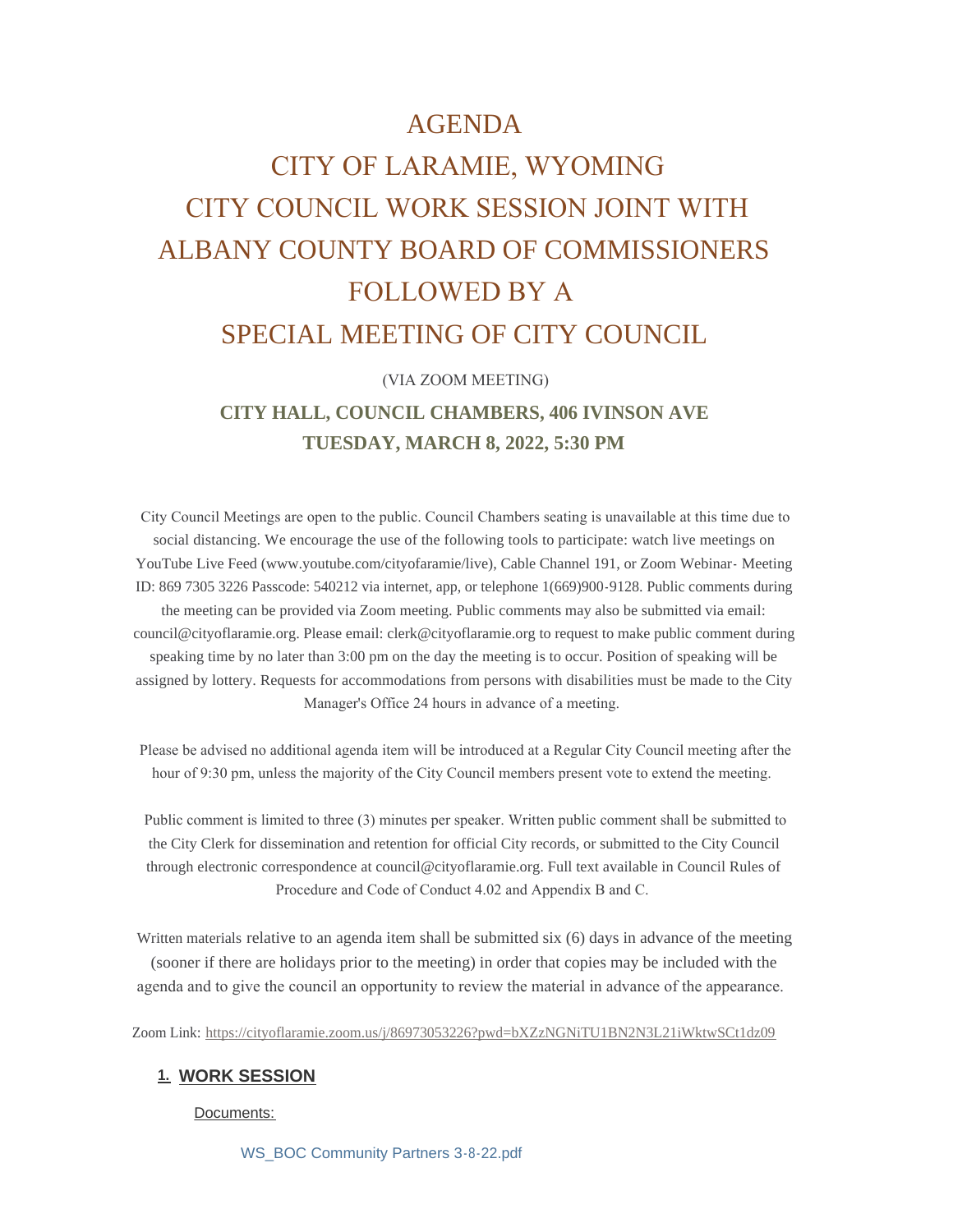**Public Comment on Non-Agenda Items (Aggregate time limit 30 minutes) 1.A.** (Limited to three (3) minutes per speaker.)

# **Community Partner Presentations 2022 1.B. [Jordan, CM]**

Documents:

[Community Partners Cover--DRAFT FY22jj.pdf](https://cityoflaramie.org/AgendaCenter/ViewFile/Item/11961?fileID=16271) [Comm Partners Council Regular Meeting Presentation Schedule--FY22.pdf](https://cityoflaramie.org/AgendaCenter/ViewFile/Item/11961?fileID=16272) [Press Release ~ Community Partner Funding --1.19.2022.pdf](https://cityoflaramie.org/AgendaCenter/ViewFile/Item/11961?fileID=16273) [1 Albany County Public Library Community Partner Grant Request--FY22](https://cityoflaramie.org/AgendaCenter/ViewFile/Item/11961?fileID=16246)  Application.pdf [2 Family Promise of Albany County Community Partners Grant Request--FY22](https://cityoflaramie.org/AgendaCenter/ViewFile/Item/11961?fileID=16247)  Application.pdf [3 Ark Regional Services Community Partners Grant Request--FY22](https://cityoflaramie.org/AgendaCenter/ViewFile/Item/11961?fileID=16248)  Application.pdf [4 Climb-Laramie Grant Request--FY 22 Application.pdf](https://cityoflaramie.org/AgendaCenter/ViewFile/Item/11961?fileID=16249) [5 Soup Kitchen Community Partners Grant Request--FY22 Application.pdf](https://cityoflaramie.org/AgendaCenter/ViewFile/Item/11961?fileID=16250) [6 Home on the Range Community Partners Grant Request--FY22](https://cityoflaramie.org/AgendaCenter/ViewFile/Item/11961?fileID=16251)  Application.pdf [7 Big Brothers Big Sisters of WY Community Partners Grant Request--FY22](https://cityoflaramie.org/AgendaCenter/ViewFile/Item/11961?fileID=16252)  Application.pdf [8 Laramie Reproductive Health--Community Partners Grant Request--FY22--](https://cityoflaramie.org/AgendaCenter/ViewFile/Item/11961?fileID=16253) Application.pdf [9 Albany County SAFE Project Community Partners Grant Request--FY22](https://cityoflaramie.org/AgendaCenter/ViewFile/Item/11961?fileID=16254)  Application.pdf [10 Laramie Interfaith Community Partner Grant Request--FY22 Application.pdf](https://cityoflaramie.org/AgendaCenter/ViewFile/Item/11961?fileID=16255) [11 Eppson Center Community Partners Grant Request--FY 22 Application.pdf](https://cityoflaramie.org/AgendaCenter/ViewFile/Item/11961?fileID=16256) [12 Downtown Clinic Community Partners Grant Request--FY22 Application.pdf](https://cityoflaramie.org/AgendaCenter/ViewFile/Item/11961?fileID=16257) [13 Laramie Youth Crisis Center \(Cathedral Homes\) Community Partners Grant](https://cityoflaramie.org/AgendaCenter/ViewFile/Item/11961?fileID=16258)  Request--FY22 Application.pdf [14 Build Mothers, Build the World Community Partners Grant Request--FY](https://cityoflaramie.org/AgendaCenter/ViewFile/Item/11961?fileID=16259)  Application.pdf [15 United Way of Albany County Community Partners Grant Request--FY22](https://cityoflaramie.org/AgendaCenter/ViewFile/Item/11961?fileID=16260)  Application.pdf [16 Laramie Salvation Army AmeriCorps Volunteer Community Partner Funding](https://cityoflaramie.org/AgendaCenter/ViewFile/Item/11961?fileID=16261)  Request--FY22 Application.pdf [17 Relative Theatrics Community Partners Grant Request--FY22](https://cityoflaramie.org/AgendaCenter/ViewFile/Item/11961?fileID=16278)  Application.pdf [18 Albany County Project Graduation Community Partners Funding Request--](https://cityoflaramie.org/AgendaCenter/ViewFile/Item/11961?fileID=16279) FY22 Applicatoin.pdf [19 Laramie BikeNet Community Partner Funding Request--FY22](https://cityoflaramie.org/AgendaCenter/ViewFile/Item/11961?fileID=16274)  Application.pdf [20 Pilot Hill Community Partners Grant Request--FY22 Application.pdf](https://cityoflaramie.org/AgendaCenter/ViewFile/Item/11961?fileID=16275) [21 Laramie Railroad Depot Association Community Partners Grant Request--](https://cityoflaramie.org/AgendaCenter/ViewFile/Item/11961?fileID=16276) FY 22 Application.pdf [22 Science Loves Art Community Partners Grant Request--FY22 Application--](https://cityoflaramie.org/AgendaCenter/ViewFile/Item/11961?fileID=16277) RECVD LATE.pdf [23 Gryphon Theatre Community Partner Funding Request--FY22](https://cityoflaramie.org/AgendaCenter/ViewFile/Item/11961?fileID=16245)  Application.pdf [24 Laramie Public Art Coalition Community Partners Grant Request--FY22](https://cityoflaramie.org/AgendaCenter/ViewFile/Item/11961?fileID=16265)  Application--RECVD LATE.pdf [Community Partner Laramie Public Art 3-8-22.pdf](https://cityoflaramie.org/AgendaCenter/ViewFile/Item/11961?fileID=16354) [Laramie BikeNet Winter Trails Grooming Program\\_2022.pdf](https://cityoflaramie.org/AgendaCenter/ViewFile/Item/11961?fileID=16355) [Pilot Hill CPF Grant Presentation 2022.pdf](https://cityoflaramie.org/AgendaCenter/ViewFile/Item/11961?fileID=16356)